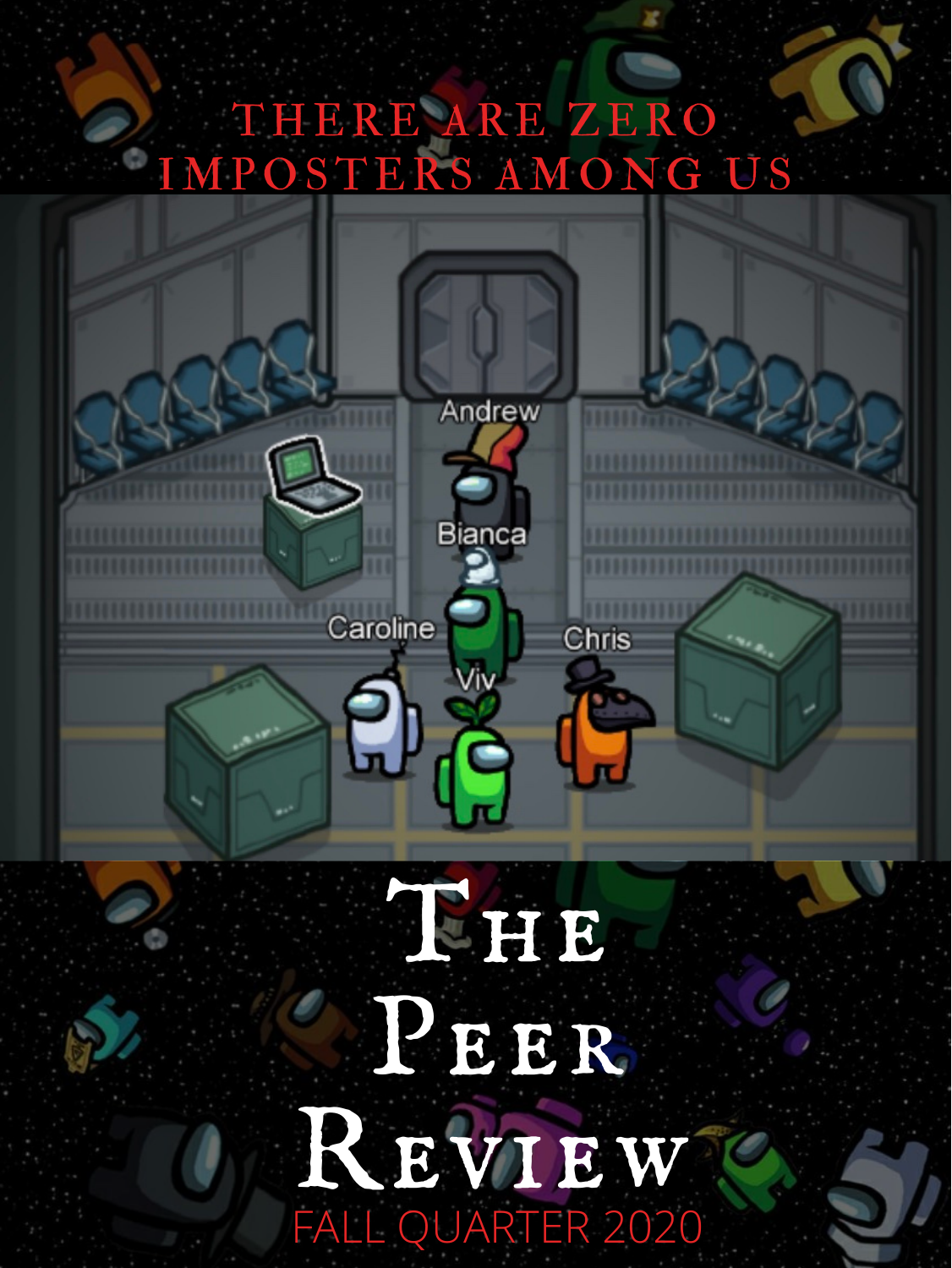### Victory



#### Vivian Chris Caroline Andrew

### **A Socially Distanced Adventure**

We decided to jump on the trend and play the game Among Us . After we made a discord and shared the code to fellow Revelle College members we decided

that it was time to play. Once our waiting room reached 8 players we decided to start the game. If you were an imposter then your goal was to sabotage and eliminate all the other players without getting caught. If you were a crewmate then your goal was to complete all of your tasks without being eliminated by the imposters. As tensions grew higher and more players were being called "sus" we managed to have some victories and some defeats. All trust was lost when playing this game and individuals proved to be better imposters than we could have imagined